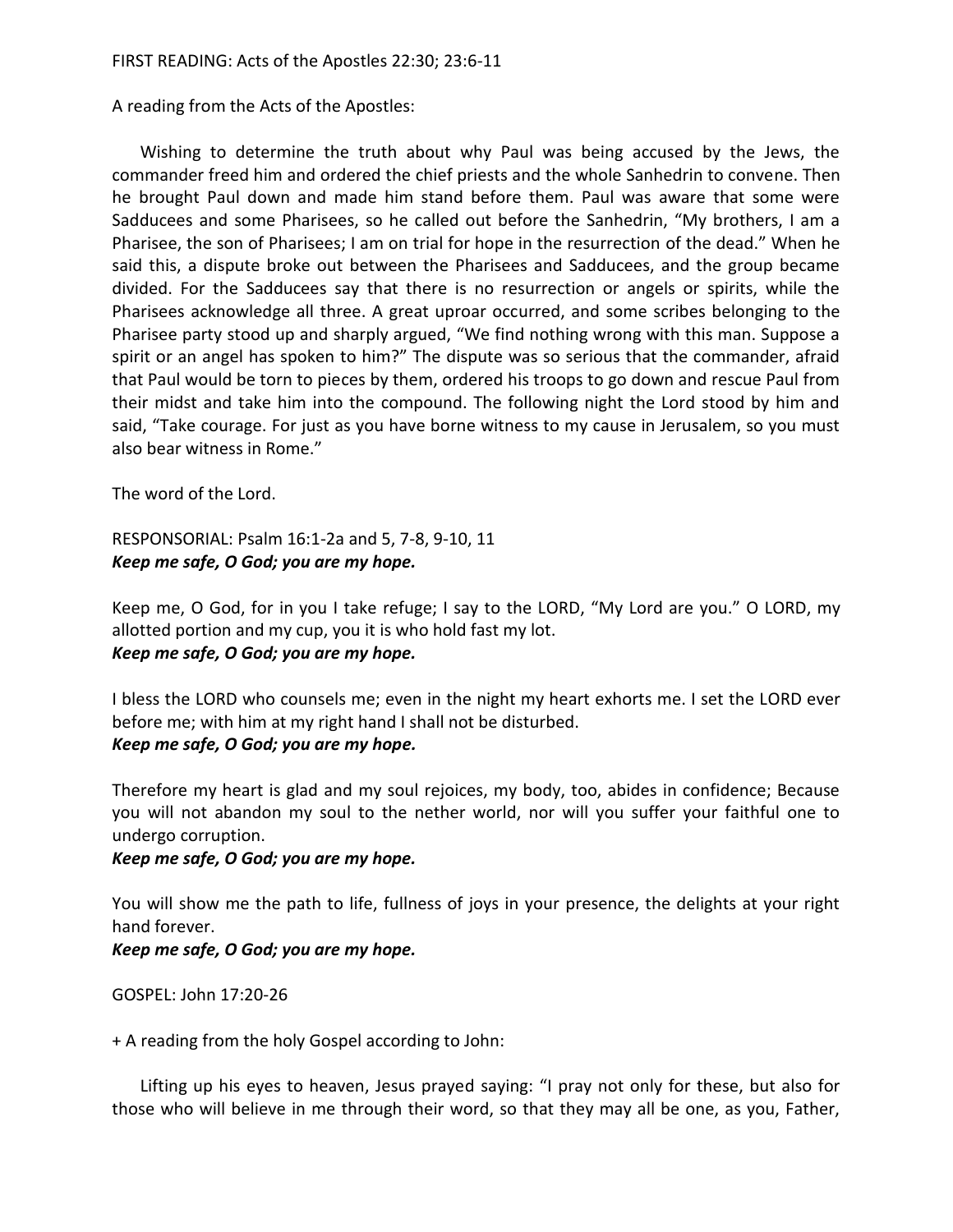are in me and I in you, that they also may be in us, that the world may believe that you sent me. And I have given them the glory you gave me, so that they may be one, as we are one, I in them and you in me, that they may be brought to perfection as one, that the world may know that you sent me, and that you loved them even as you loved me. Father, they are your gift to me. I wish that where I am they also may be with me, that they may see my glory that you gave me, because you loved me before the foundation of the world. Righteous Father, the world also does not know you, but I know you, and they know that you sent me. I made known to them your name and I will make it known, that the love with which you loved me may be in them and I in them."

The Gospel of the Lord.

## **Reflection for the 7th Thursday of Easter**

Paul is an interesting character. Before faith in Jesus, he had faith in Judaism to the point of being a zealot who pursued fellow Jews who believed in Jesus. He arrested and killed them. Yet, this man became a faithful and powerful missionary, or apostle, who was a mainstay that formed the Church to which we belong today; not just our Catholic one but all who believe in Jesus. I have some faithful Protestant Christian relatives. We can all trace our faith back to the preaching of Paul.

Some times he has whined and complained of how hard he sometimes had it. And he did! Traveling by foot could take weeks. He had to work his trade to support his ministry. His fervor for the faith sometimes got him into trouble, like in today's reading. As a preacher myself, I am in awe with his power of reasoning and eloquence. I marvel at his inspiration, which is the source of his message and, as inspiration implies, is the in-breathing of the Spirit of God.

He was also wily. He used his wits to get out of trouble, today. He was safe, or saved by Roman intervention. This intervention led him to Rome where we believe he died; martyred for his faith in Jesus, whose followers he first tried to kill. An irony for the ages. I believe that his past actions of persecution were his great "thorn in his side." He was never able to escape his past; the killings would never be undone. Not only were Paul's words inspired by God, his get out of jail trump card helped him to fulfill his earthly mission in Rome, the center of Empire. He brought the power and grace of God, as he preached the gospel, to the center of world power. He would die in the process, but from there the gospel continued to spread until our day and within us.

This is a spoiler. You can always read the story your self in the Acts of the Apostles. It's a good one. Paul appeared before tribunals and committees, but contrary to what everyone thinks, the scriptures never tell how Paul died. Acts ended with Paul living in rented quarters, receiving guests and preaching the good news. The story of Paul's beheading is part of Tradition that is handed down the ages by oral memory and belief. When the book ends, Paul still lives.

This man, with whom we have journeyed for these weeks after Easter, had much impact upon the Church. His faith and his approach to it are part of the fabric of the entire Church of Christ in all its diversity. His dogged drive set loose the Spirit into the world and into our lives. I, for one, am grateful for his faith filled life. Are you?